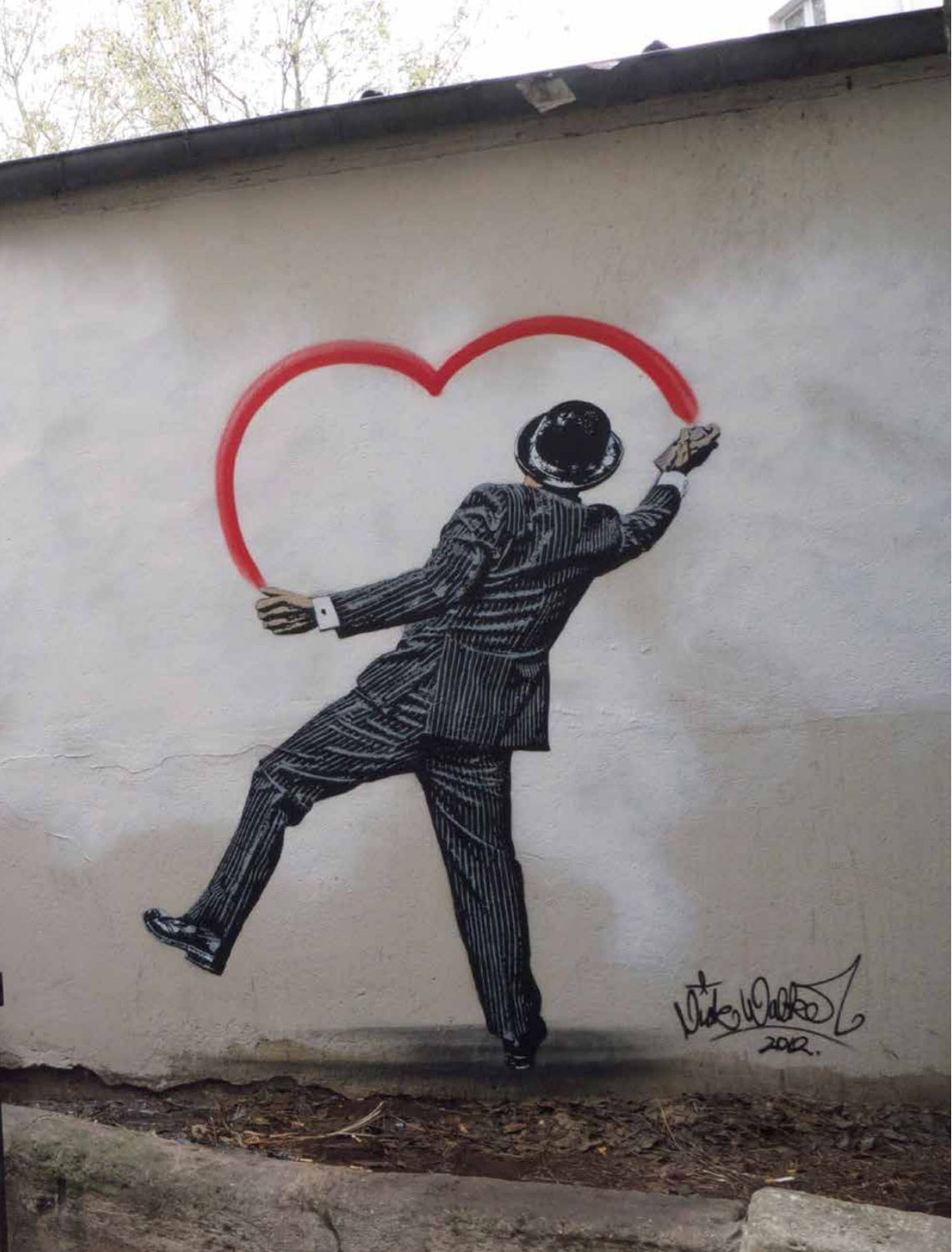# **HOW We** comply

Corporate governance: How the Company is governed, including risk management and activities of the Board

## Statements of compliance

#### UK Corporate Governance Code compliance

The Board considers that WPP complied in all material respects throughout 2016 with the provisions of the UK Corporate Governance Code.

#### Internal control

WPP operates a system of internal control, which is maintained and reviewed in accordance with the UK Corporate Governance Code and the FRC guidance on risk management and internal control.

# How we comply

We have structured this section around the main principles of the UK Corporate Governance Code to enable share owners to evaluate how the principles have been applied.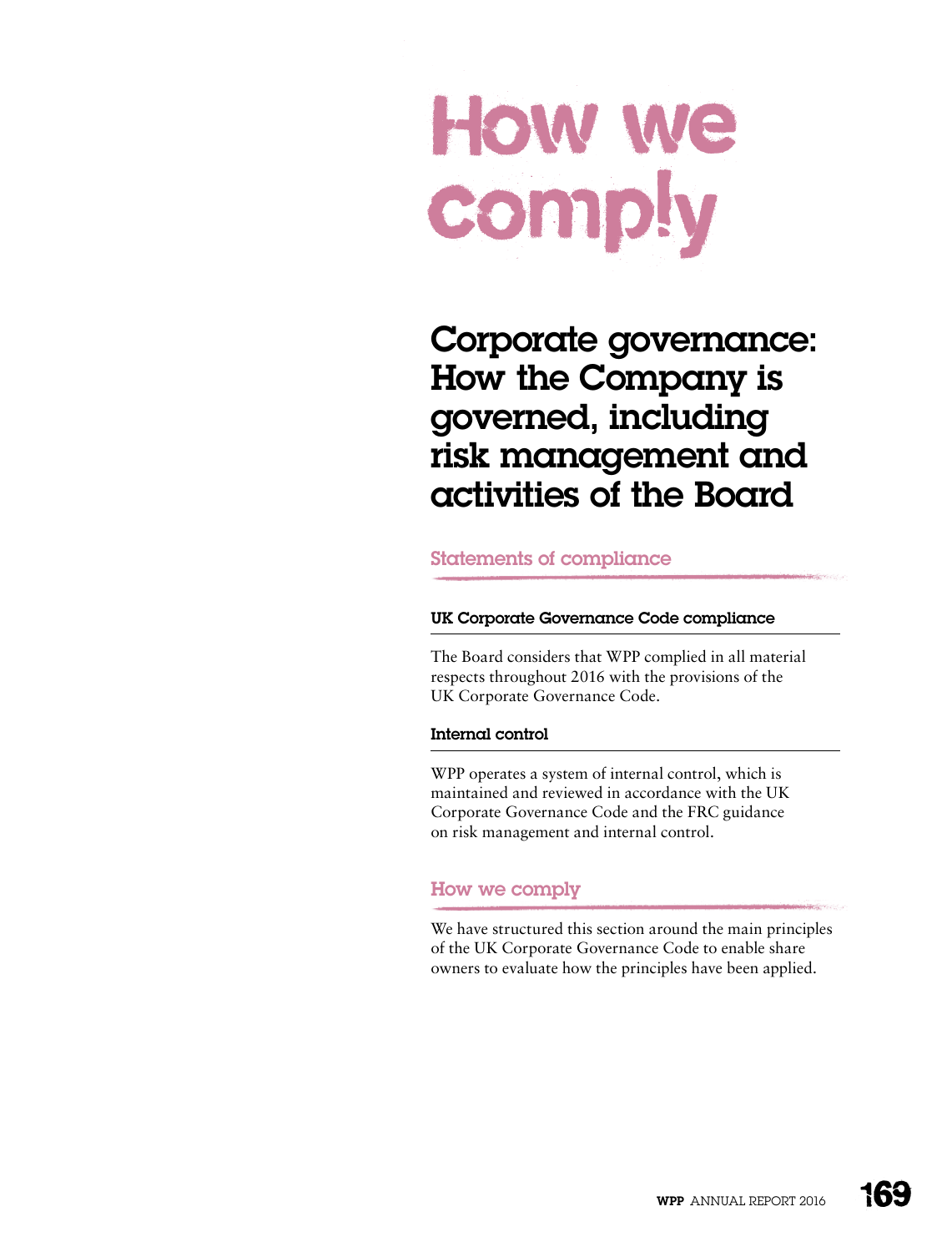#### Leadership

#### The role of the Board

The Board is collectively responsible for promoting the success of the Company by directing and supervising the Company's policy and strategy and is responsible to share owners for the Group's financial and operational performance and risk management. Responsibility for the development and implementation of Group policy and strategy and for day-to-day management issues is delegated by the Board to the Group chief executive and Group finance director. The list of matters reserved to the Board can be downloaded from the website [wpp.com/wpp/investor.](http://www.wpp.com/wpp/investor/)

During 2016, the Board met eight times formally (six scheduled meetings and two meetings held at short notice) and held 16 committee meetings throughout the year.

| Attendance of directors at meetings | Board          | <b>Audit Committee</b> | Compensation | Nomination and<br><b>Committee Governance Committee</b> |
|-------------------------------------|----------------|------------------------|--------------|---------------------------------------------------------|
| Roberto Quarta (Chairman)           | 8              | 4                      | 5            |                                                         |
| Sir Martin Sorrell                  | 8              |                        |              |                                                         |
| Paul Richardson                     | 8              | 5                      |              |                                                         |
| Roger Agnelli <sup>1</sup>          |                | $\mathfrak{D}$         |              |                                                         |
| Jacques Aigrain                     | 7              | ┍                      | 5            |                                                         |
| Charlene Begley                     | 8              |                        |              | 3                                                       |
| Tarek Farahat <sup>2</sup>          | $\mathfrak{D}$ |                        |              |                                                         |
| Ruigang Li                          | 6              |                        |              |                                                         |
| Nicole Seligman                     | 8              |                        | 5            |                                                         |
| Daniela Riccardi                    | 6              |                        |              |                                                         |
| Hugo Shong                          | 7              |                        |              |                                                         |
| Sir John Hood                       | 7              |                        | 5            |                                                         |
| Tim Shriver                         | 8              |                        | 5            |                                                         |
| Sally Susman                        | 8              |                        |              | 4                                                       |
| Sol Trujillo                        | 8              |                        |              |                                                         |

<sup>1</sup> Roger Agnelli tragically died on 19 March 2016.

<sup>2</sup> Tarek Farahat was appointed on 11 October 2016.

 $^{\rm 3}$  All of the directors attended the scheduled meetings of the Board in the year during their tenure with the exception of Jacques Aigrain and Ruigang Li who each missed one meeting.

4 Two unscheduled meetings of the Board took place which were attended by all the directors eligible to attend, except Hugo Shong, Sir John Hood and Ruigang Li who sent apologies for one unscheduled meeting and Daniela Riccardi who sent apologies for both unscheduled meetings owing to prior commitments.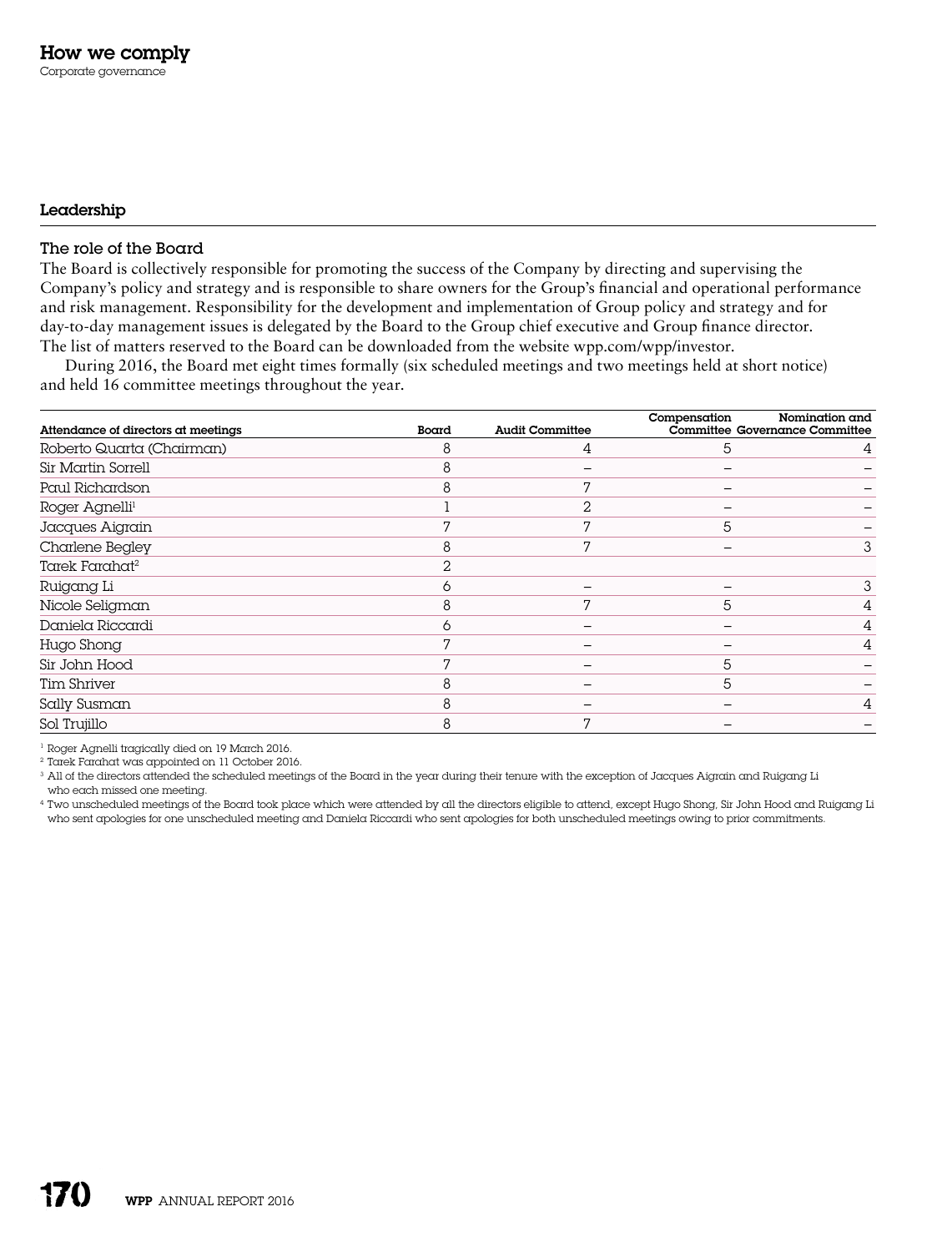#### The role of the chairman

The Board is chaired by Roberto Quarta, who chairs the Nomination and Governance Committee and is a member of the Compensation Committee and attended all meetings of the Audit Committee at the invitation of its chairman. The chairman provides the leadership of the Board and is the main point of contact between the Board and the CEO. The chairman represents the Board in discussions with share owners and investor bodies, ensures that systems are in place to provide directors with timely and accurate information, represents the Company in external gatherings, and is also responsible for the Board governance principles. He has led the ongoing emphasis on management development and CEO and senior management succession planning.

#### The role of the senior independent director

The senior independent director is Nicole Seligman who is available to share owners and acts as a sounding board for the chairman and as an intermediary for the other directors with the chairman, when necessary. The senior independent director's role includes responsibility for the chairman's appraisal and succession and this year the Board evaluation process. Nicole Seligman was appointed to the Board in January 2014 and has served on the Compensation Committee. As the senior independent director, Ms Seligman customarily attends all Board committee meetings at the invitation of the chairmen of those committees.

#### Non-executive directors

The non-executive directors have a diverse range of skills, experience and backgrounds. As detailed in their biographies on pages 116 to 119, the non-executive directors work across the globe in media and advertising, investment banking and investment management, pharmaceuticals, logistics and bioenergy, FMCG, international management consulting, private equity and angel investing, business education, manufacturing, consumer products and retail management, internet start-ups, government and non-profit organisations. They provide constructive challenge and assistance to the Group chief executive in developing the Group's strategy. All directors have access to the services of the Company Secretary and may take independent professional advice at the Company's expense in conducting their duties. The Company provides insurance cover for its directors and officers.

#### Effectiveness

#### The composition of the Board

The Board is composed of 14 directors. Two current members are Executive Directors and 12, including the chairman, are non-executive directors. Two non-executive directors will be retiring at the AGM in 2017, following which the Board will be composed of 12 directors. The independence of each non-executive director is assessed annually by the Board. The Board has confirmed that all of the non-executives standing for election and re-election at the 2017 AGM continue to demonstrate the characteristics of independence.

#### Succession: Board and committee membership

The following changes to the Board's roles and composition took place during 2016 and early 2017: **Tarek Farahat was appointed to the Board on** 11 October 2016 and joined the Audit Committee on 24 February 2017.

**Charlene Begley and Tim Shriver announced that they** will both be retiring from the Board at the AGM in 2017.

#### Time commitment

Letters of appointment for non-executive directors do not set out a fixed time commitment for Board attendance and duties but give an indication of the likely time required. It is anticipated that the time required by directors will fluctuate depending on the demands of the business and other events.

#### Development

On joining WPP, non-executive directors are given an induction which includes one-to-one meetings with management and the external auditors, briefings on the duties of directors of a Jersey company, the Share Dealing Code, WPP Code of Conduct and the UK Corporate Governance Code. The induction also covers the Board committees that a director will join. All directors are fully briefed on important developments in the various business activities which the Group carries out worldwide and regularly receive extensive information concerning the Group's operations, finances, risk factors and its people, enabling them to fulfil their duties and obligations as directors. The directors are also frequently advised on regulatory and best practice requirements which affect the Group's businesses on a global basis. One Board meeting a year is held in a location other than London or New York. In 2016, the Board met in Berlin, where it received briefings from all the heads of the Group's European operations.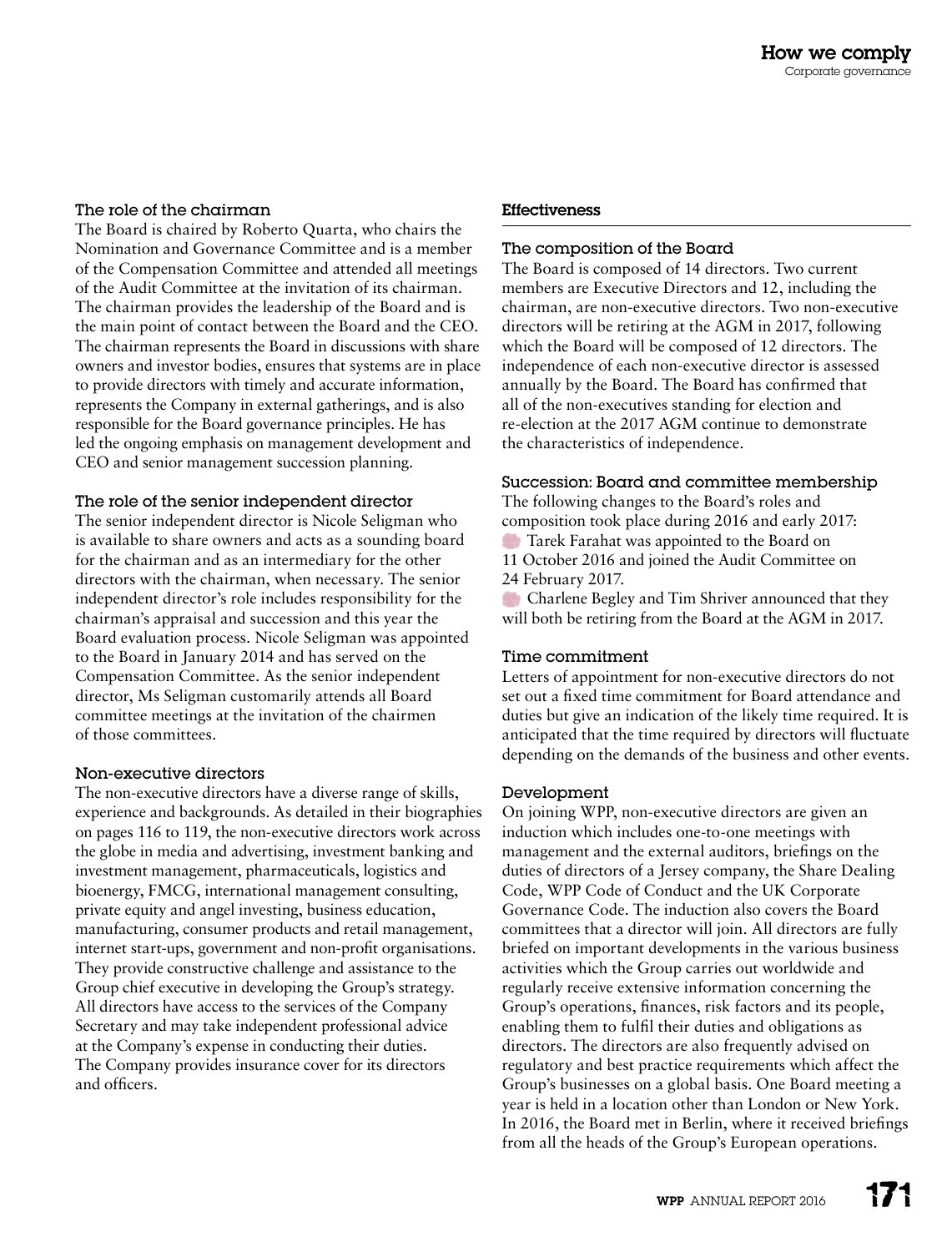In 2017, in India, the Board will review the Group's Asia Pacific operations.

#### Evaluation

WPP undertakes an annual review of the Board, its committees and individual directors. The annual evaluation of the Board's and all committees' effectiveness was externally facilitated in 2015 and the results of the evaluation considered in the 2015 Sustainability Report. The annual evaluation for 2016 has been conducted internally by Nicole Seligman, the senior independent director.

#### Re-election

The directors submit themselves for annual re-election at each AGM, if they wish to continue serving and are considered by the Board to be eligible. Directors may be appointed by share owners by ordinary resolution or by the Board on the recommendation of the Nomination and Governance Committee and must then stand for re-election at the next AGM, where they may be re-elected by ordinary resolution of the share owners.

With only specific exceptions to ensure Board continuity, non-executive directors shall not stand for re-election after they have served for the period of their independence, as determined by applicable UK and US standards, which is nine years.

#### Diversity

WPP recognises the importance of diversity, including gender, at all levels of the Group as well as the Board.

WPP is committed to increasing diversity across its subsidiaries and supports the development and promotion of all talented individuals. As at 31 December 2016, women comprised 29% of the WPP Board and 33% of nonexecutive directors, 34% of directors and executive leaders in our operating companies, 48% of senior managers and 54% of total employees.

#### Directors' conflicts of interest

The Company's Articles of Association permit the Board to consider and, if it sees fit, to authorise situations where a director has an interest that conflicts, or may possibly conflict, with the interests of the Company (Situational Conflicts). The Board has a formal system in place for directors to declare Situational Conflicts to be considered for authorisation by those directors who have no interest in the matter being considered. In deciding whether to authorise a Situational Conflict, the non-conflicted directors must act honestly and in good faith with a view to the best interests of the Company and they may impose limits or conditions when giving the authorisation, or subsequently, if they think this is appropriate.

Any Situational Conflicts considered, and any authorisations given, are recorded in the relevant minutes. The prescribed procedures have been followed in deciding whether, and on what terms, to authorise Situational Conflicts and the Board believes that the systems it has in place for reporting and considering Situational Conflicts continue to operate effectively.

#### Remuneration

Non-executive directors do not participate in the Company's pension, share option or other incentive plans.

The Board considers that the non-executive directors' remuneration conforms with the requirements of the UK Corporate Governance Code.

The fees payable to non-executive directors represent compensation in connection with Board and Board committee meetings and where appropriate for devoting additional time and expertise for the benefit of the Group in a wider capacity.

Details of directors' compensation and service contracts form part of the report of the Compensation Committee which commences on page 128.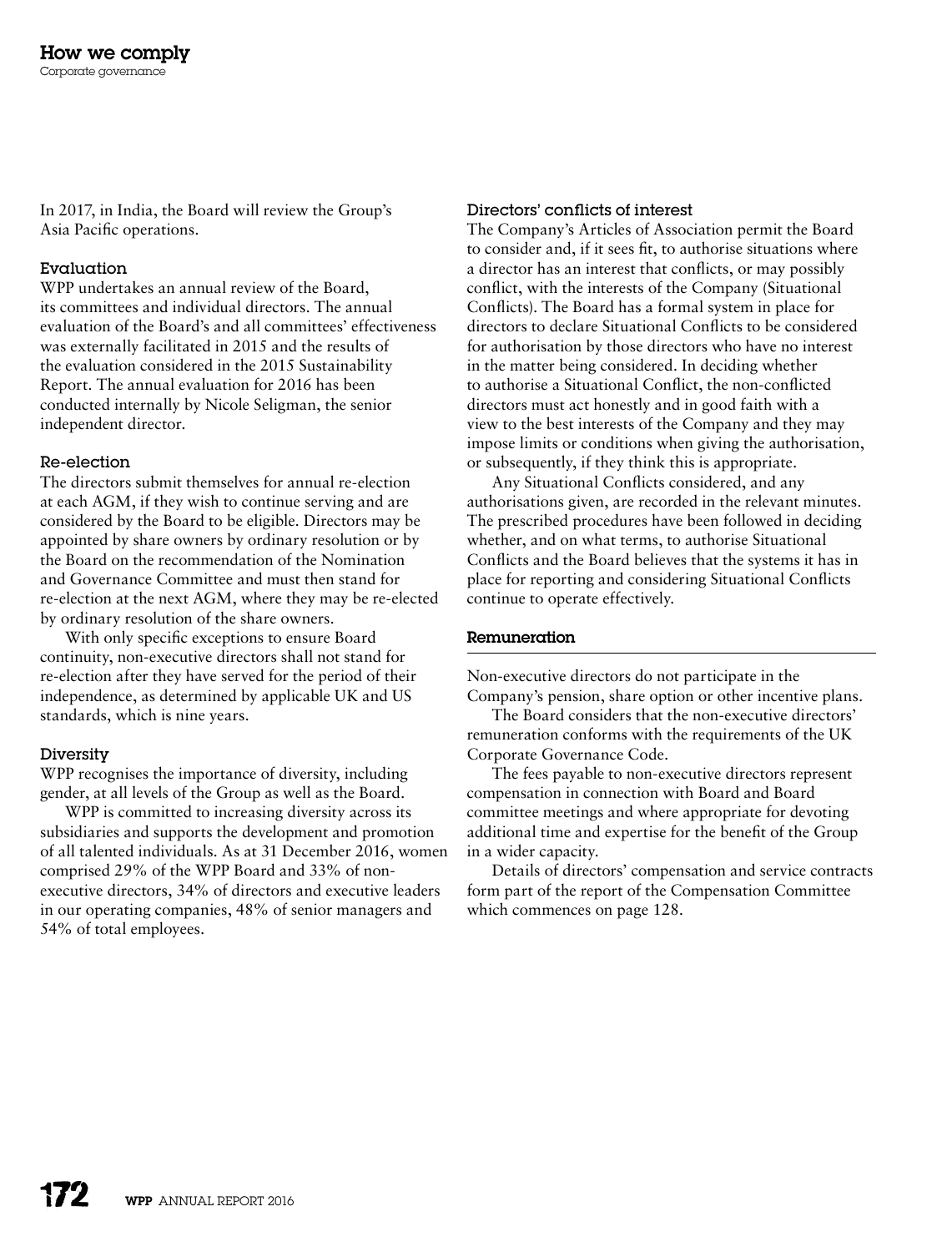#### Relations with share owners

#### Dialogue with share owners

The relationship with share owners, potential share owners and investment analysts is given high priority by the Company.

The Company has a well-developed and continuous program to address the needs of share owners, investment institutions and analysts for a regular flow of information about the Company, its strategy, performance and competitive position. Given the wide geographic distribution of the Company's current and potential share owners, this program includes regular visits to investors, particularly by the Group chief executive, the Group finance director and the head of investor relations, in the UK, Continental Europe and the major financial centres in North America and also in Asia Pacific and Latin America. The Company's chairman meets with investors and regularly consults with investors' governance representatives and advisory bodies. The Company provides a preliminary announcement, an interim management statement at the end of the first and third quarters that includes a trading update, an interim report at half year and a trading update and presentation at the AGM.

The Company ensures that it has a proper dialogue with share owners and their representative bodies through executive and non-executive directors in relation to remuneration and corporate governance matters. In 2016, the chairman held extensive rounds of discussions with share owners and advisory groups regarding senior executive compensation and the new compensation policy, and CEO and Board succession planning. The chairman and senior independent director provide thorough feedback to the Board on issues raised with them by share owners.

WPP's website, [wpp.com,](http://www.wpp.com/wpp//) provides current and historical financial information, including trading statements, news releases and presentations and the Company's statement of its corporate governance practices.

#### The Annual General Meeting

The 2017 AGM will be held on Wednesday 7 June 2017 at 12 noon at the Pullman Hotel London St Pancras, 100-110 Euston Road, London NW1 2AJ. A separate notice convening the meeting is distributed to share owners and will be published on WPP's website, [wpp.com](http://www.wpp.com/wpp//). All resolutions for which notice has been given will be decided on a poll.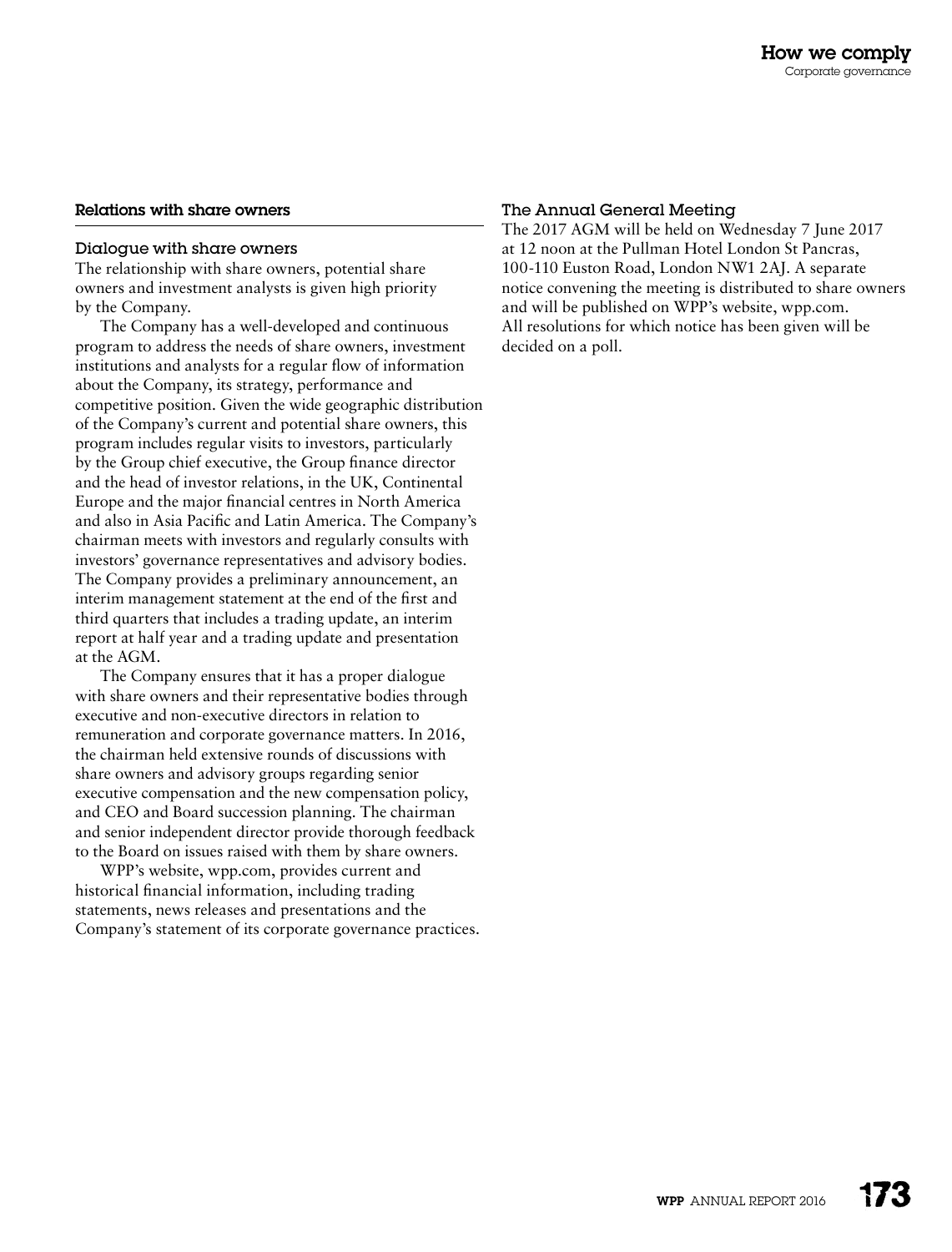# Other statutory information

# Substantial share ownership

As at 19 April 2017, the Company is aware of the following interests of 3% or more in the issued ordinary share capital:

| MFS           | 70         |
|---------------|------------|
| BlackRock Inc | 7%<br>Ε Κ' |

The disclosed interests refer to the respective combined holdings of the entity and to interests associated with it.

The Company has not been notified of any other holdings of ordinary share capital of 3% or more.

# Profits and dividends

The profit before tax for the year was  $£1,890.5$  million  $(2015; \text{\textsterling}1.492.6 \text{ million})$ . The directors declared a final dividend of 37.05p (2015: 28.78p) per share to be paid on 3 July 2017 to share owners on the register at 9 June 2017 which, together with the interim ordinary dividend of 19.55p (2015: 15.91p) per share paid on 7 November 2016, makes a total of 56.60p for the year (2015: 44.69p).

# Change of control

All of our bonds contain provisions which are triggered on a change of control of the Company. The holders of such bonds have the right to repayment at par except for holders of our US\$ bonds. The holders here have the right to redeem the bonds at 101% of par, if the Company is non-investment grade at the time of the change of control or becomes non-investment grade within 120 days of the announcement of the change of control.

In addition, the Group has a Revolving Credit Facility in the amount of \$2,500 million due July 2021, the terms of which require the consent of the majority of the lenders if a proposed merger or consolidation of the Company would alter its legal personality or identity.

In general terms, awards granted under WPP's incentive plans will usually vest on a change of control, albeit on a pro-rated basis. Where awards are subject to performance conditions, those conditions will still need to be met, also on a pro-rated basis. Certain incentive plans allow the Compensation Committee to require outstanding awards to be exchanged for equivalent awards in the acquiring company.

# Articles of Association

There are no restrictions on amending the Articles of Association of the Company other than the need to pass a special resolution of the share owners.

# Share capital

The Company's authorised share capital consists solely of 1,750,000,000 ordinary 10 pence shares. The Company operates an American Depositary Receipt program. The rights and obligations relating to the ordinary share capital are outlined in the Articles of Association; there are no restrictions on transfer, no restrictions on voting rights and no securities carry special voting rights with regard to control of the Company.

At the AGM on 8 June 2016, share owners passed resolutions authorising the Company, in accordance with its Articles of Association, to allot shares up to a maximum nominal amount of £86,157,177 of which  $\hat{E}$ 12,936,513 could be allotted for cash free of statutory pre-emption rights. In the year under review no shares were issued for cash free from pre-emption rights. Details of share capital movements are given in note 26 of the financial statements on pages 217 to 219.

# Authority for purchase of own shares

At the AGM on 8 June 2016, share owners passed a special resolution authorising the Company, in accordance with its Articles of Association, to purchase up to 129,365,131 of its own shares in the market. In the year under review, 25,890,000 ordinary shares of 10 pence each were purchased at an average price of £16.51 per share.

## Auditors

The directors will propose a resolution at the AGM to re-appoint Deloitte LLP as auditors.